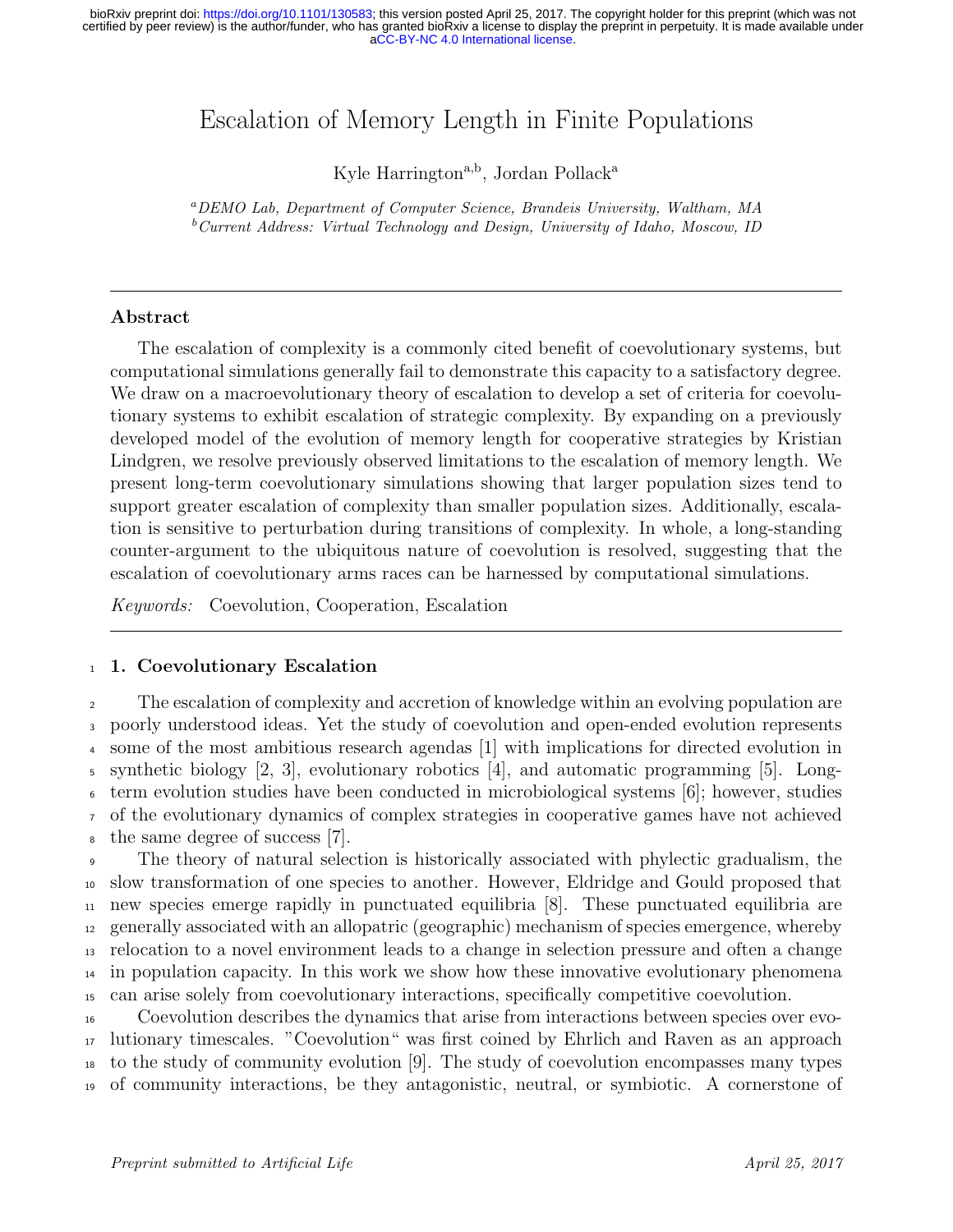coevolution is reciprocal selection, where selection on one species reciprocates to other fea-<sup>21</sup> tures and members of the ecology. Reciprocal selection has been shown to cause evolutionary arms races in Natural systems [10], where Yucca moth exhibited features indicative of re- ciprocal adaptation with the Yucca plant. Yet, coevolutionary dynamics have some notable pathologies that make the maintenance of such evolutionary arms races non-trivial.

 The literature on computational co-evolution has demonstrated a range of pathologies. Coevolutionary simulations have been plagued by a history of mediocre results and stable states [11, 12]. In one such study the inability of evolutionary game theory to model the dynamics of an evolutionary algorithm with a fitness structure defined for the classic evo- lutionary hawk-dove game was presented [13]. It was shown that the failure was primarily caused by an insufficient finite population size [14]. This led to the formalization of finite evolutionary stable states within the field of evolutionary game theory [15]. To facilitate the study of coevolutionary pathologies Watson and Pollack developed the Numbers Game [16], which exhibits a range of fundamental coevolutionary pathologies: loss of gradient, focussing, <sup>34</sup> and relativism. Loss of gradient occurs when the fitness with respect to a sample population does not reflect the absolute objective fitness. Focussing occurs when selective pressures focus on a subset of traits, such that the value of other traits can be forgotten. Relativism occurs when selection pressures favor traits of similar quality, relaxing pressures on more advanced traits. The increased rigor in the computational study of coevolutionary dynamics <sup>39</sup> led to the adoption of the game theoretic tool, solution concepts, by the coevolutionary com- munity [17]. Bucci and Pollack then introduced the mathematical framework of maximally informative individuals [18], which resolves a number of coevolutionary pathologies by using a mechanism for ordered sets reminiscent of principle component analysis.

 A significant pathology of evolutionary histories is what has become known as the Red Queen effect [19]; a species must adapt as fast as it can just to survive the typical changes of the system. Specifically, after analysis of the fossil record van Valen discovered that the probability of a species' extinction is generally independent of the age of the species [19]. While the notion of a constant extinction rate has been subject to serious review and is no longer in favor [20], the majority of studies assume a positive non-zero probability of extinction. In the face of a continuous pressure for extinction, how can a population evolve towards higher levels of complexity?

### 1.1. Hypothesis of Escalation

 The hypothesis of escalation describes how competition between enemies leads to an  $\frac{1}{53}$  increase in complexity and/or investment [21, 22]. The dynamic can be summarized with the <sup>54</sup> following example. Consider an environment with 2 snails, one with a thicker shell than the other, and 1 hungry crab. The crab attempts to consume both snails, but can only break the snail with the weaker shell. The harder shelled snail survives and thus has future chances at reproduction. Unless other selective pressures are applied to the snail (which would be the case in a natural environment), we expect that such an encounter between snails and crabs of successive generations would bias snail morphology toward a harder shell. A similar scenario can be described for 2 crabs of varying strengths and a hard-shell snail. The escalation of the antagonistic traits between these species (shell thickness and crab strength) is familiar  $\epsilon_2$  from the evolutionary arms race analogy of Dawkins and Krebs [23]. We explore a *reduced* hypothesis of escalation which does not account for geographic distribution, and thus does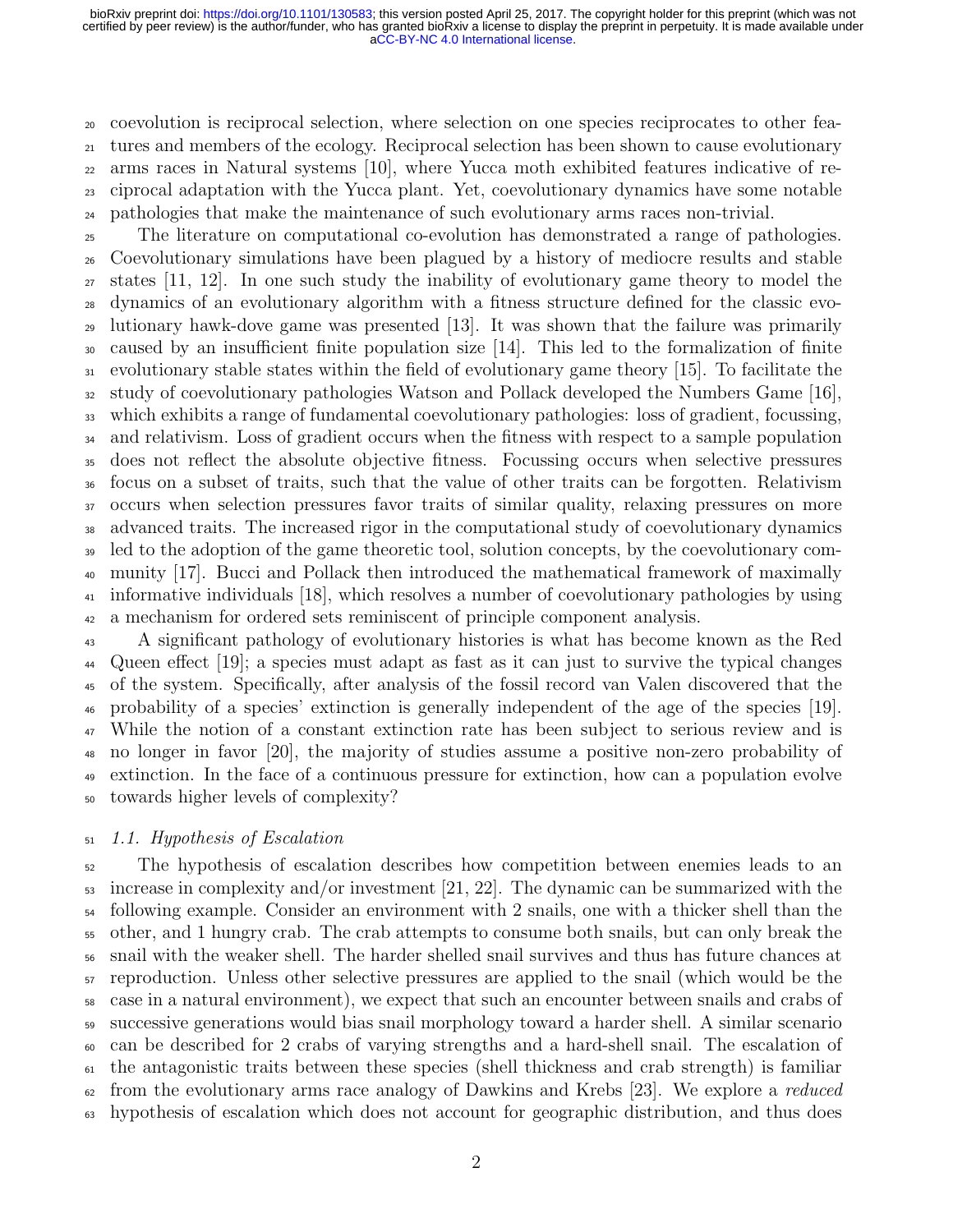not permit allopatric speciation. Although this removes one of the primary hypothesized mechanisms of producing punctuated equilibria, genetic variation will still remain a property of our model. We will show that the key observations associated with punctuated equilibria and escalation persist.

 The original hypothesis of escalation is a naturalist perspective [22], and details many features of Nature which are suggested as requirements for a coevolutionary system to sup- port the maintenance of evolutionary arms races. The original list of criteria for escalation  $\pi$  is concisely recapitulated in [21, 24]. We consider a reduced version of the hypothesis of escalation, where geographic features and [extrinsic events] are disregarded, and populations are unstructured with complete mixing. The criteria for the reduced hypothesis of escalation and their corresponding realizations within this work are:

 $\tau_5$  1. There must be competition; each strategy competes against many other strategies.

 $76\sigma$  2. Competition applies selective pressure; limited population capacity.

 3. Strategies must be evolvable; there is always a probability of mutation creating a new individual.

 We show how adherence to these criteria allow strategies in a cooperative game to escalate in complexity, exhibiting a coevolutionary arms race.

 The reduced hypothesis of escalation that we consider is indeed vastly simplified beyond Vermeij's original hypothesis. We do not claim that the reduced hypothesis exhibits the same rates of escalation as the original hypothesis, because as Vermeij suggests [21], positive <sup>84</sup> feedback can arise as a result of escalation across a geographic distribution of environments. The hypothesis of escalation has recently be challenged with additional statistical analysis of the fossil record [25]. These analyses have been largely invalidated on the basis of sample  $\frac{1}{87}$  selection and the fossilization properties of the studied organisms [26, 27]. There still remains a debate regarding how much of evolutionary history is driven by microevolutionary antag- onistic interactions, such as in the case of escalation, and macroevolutionary trends such as punctuated equilibria. We do not attempt to resolve this question, but offer support to the microevolutionary perspective of Vermeij's hypothesis of escalation. This brings us to our computational model of escalation in a game called the Iterated Prisoner's Dilemma with noise based upon [7].

### 2. Evolution of Cooperation

 The Prisoner's Dilemma has become the predominant model of the evolution of cooper- ation. In this game, two players are faced with the choice of deciding to cooperate or defect against their opponent, but their payoff is dependent upon both players' decisions. Specifi- cally, the best situation for a single player is to defect against a cooperative opponent; the second best situation for a single player (but best for both players combined) is for both players to cooperate. If players have no memory, then the safest assumption is that the other player is rational and will attempt to maximize payoff. Thus, a rational player with no memory will always defect. When the game is extended to multiple rounds of play the game is called the Iterated Prisoner's Dilemma (IPD), which is the focus of this model. In the IPD a player may decide to cooperate or defect based upon memory of recent encounters with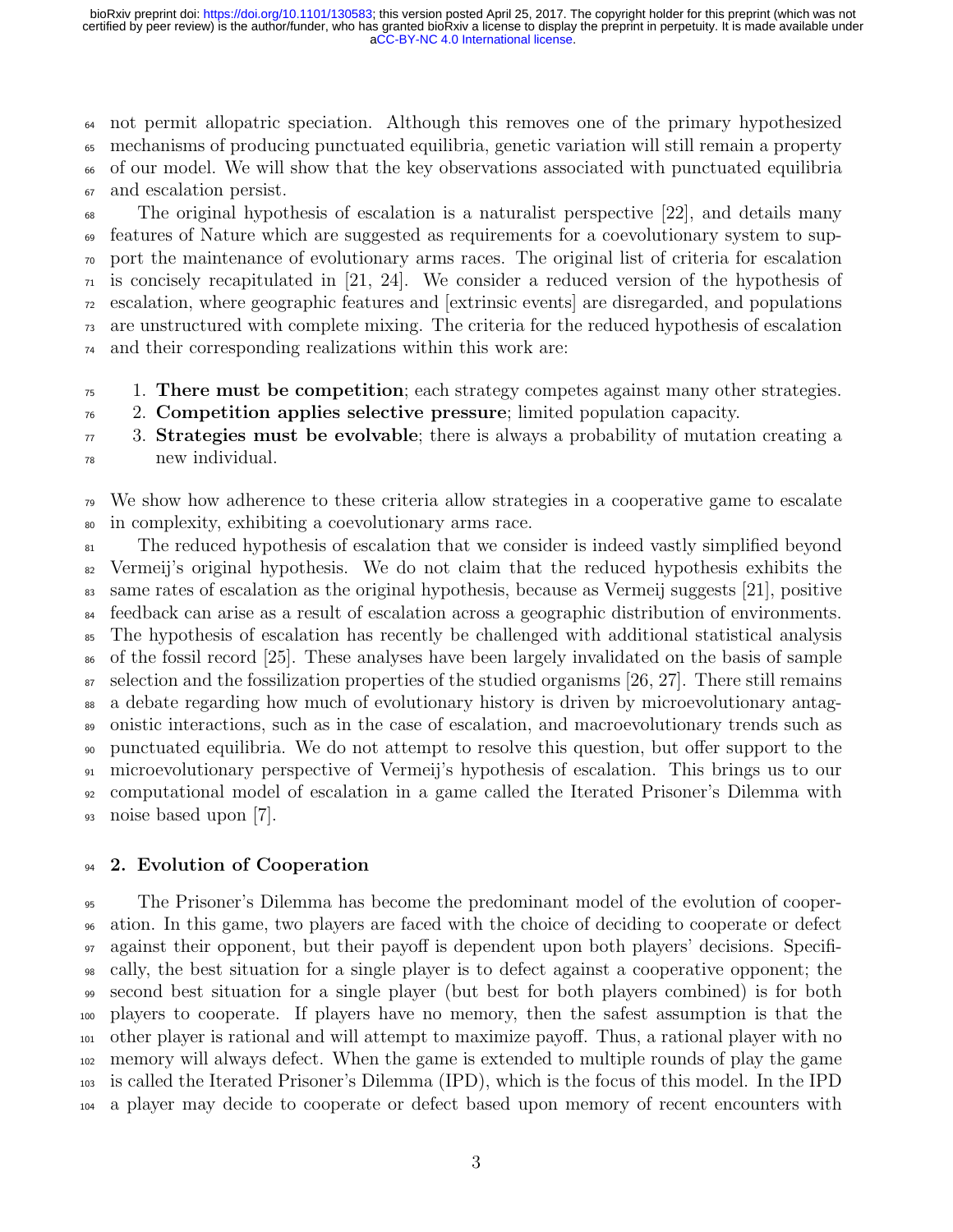their opponent. For the model presented in this paper, every strategy of a given memory length encodes the response (cooperate or defect) for all possible histories.

 In the early 1980's, Axelrod and Hamilton conducted a computer tournament of human- designed IPD strategies [28]. The winner of the tournament was Anatol Rappaport's tit-for- tat strategy. Since these initial tournaments a number of researchers have embarked on the quest to find the champion evolutionarily stable strategy IPD strategy. A sequence of findings have shaped the current belief about optimal strategies in the IPD. It was shown that tit- for-tat plays a transitory role in the evolution of IPD strategies [29], and subsequent analysis led to the demonstration of the strength of the win-stay, lose-shift strategy [30]. In the case of the stochastic IPD, where the decision to cooperate or defect is determined by the flip of a genetically biased coin, a recent proof demonstrates the existence of "zero-determinant" (ZD) strategies, where a player can unilaterally specify the payoff received by one's opponent [31]. This proof marks a significant discovery in the structure of the IPD; however, further research on ZD strategies has revealed that they are not ESS [32]. It has been proven that in alternative formulations of the IPD there are no ESSs [33, 34, 35]. However, these proofs involve features such as discounting of future moves, which are not present in the classic IPD. Recent theoretical work has shown that longer strategies improve the average performance of IPD strategies [36] and that longer memory lengths should evolve over time [37]; however, there have been no empirical studies that show evolutionary trajectories that satisfy this claim.

 An innovative study was presented by Lindgren [7] where the set of active IPD strategies change over time, as opposed to most studies of the IPD where only the frequencies of a fixed set of strategies change over time. In Lindgren's study, strategies evolve by flipping between cooperation or defection as based upon a history of interactions with a memory length measures the number of actions. For example, a memory length of 4 means the strategy is dependent on 2 interactions between both players. However, Lindgren found that the model was not able to escape an ESS containing strategies of memory length 4. In other words, the system did not appear to escalate beyond memory length 4. Our model alleviates this problem by using an alternative variation mechanism. In his model, memory lengths increase by doubling and halving, which only allows for the introduction of mutant strategies that vary by the action of one player from the current population. Instead we introduce mutants with a normal distribution of memory length variations, permitting the mutant strategies of any length. The limitation of changing memory length by only 1 interaction at a time is an inductive bias which expects that a successful mutant exists within a factor of 1 of the current distribution of memory lengths in the population. This intuition can be reinforced by the fact that a memory length extension of 1 only affects a player's behavior with respect to one role in the game. For example, tit-for-tat is a strategy of memory length 1, where TFT cooperates if its opponent cooperated, and defects if its opponent defected. An extension of memory length 1 allows TFT to remember not only its opponent's previous move, but also its own previous move. However, we argue that there are situations where a strategy can only be invaded by a mutant who's strategy has changed by more than 1 memory length. While Lindgren's operators do not guarantee that the third criteria of the reduced hypothesis of escalation (strategies are improvable by variation) are satisfied, our genetic operators do.

A similar observation on variation was made by Ikegami who uses tree-representations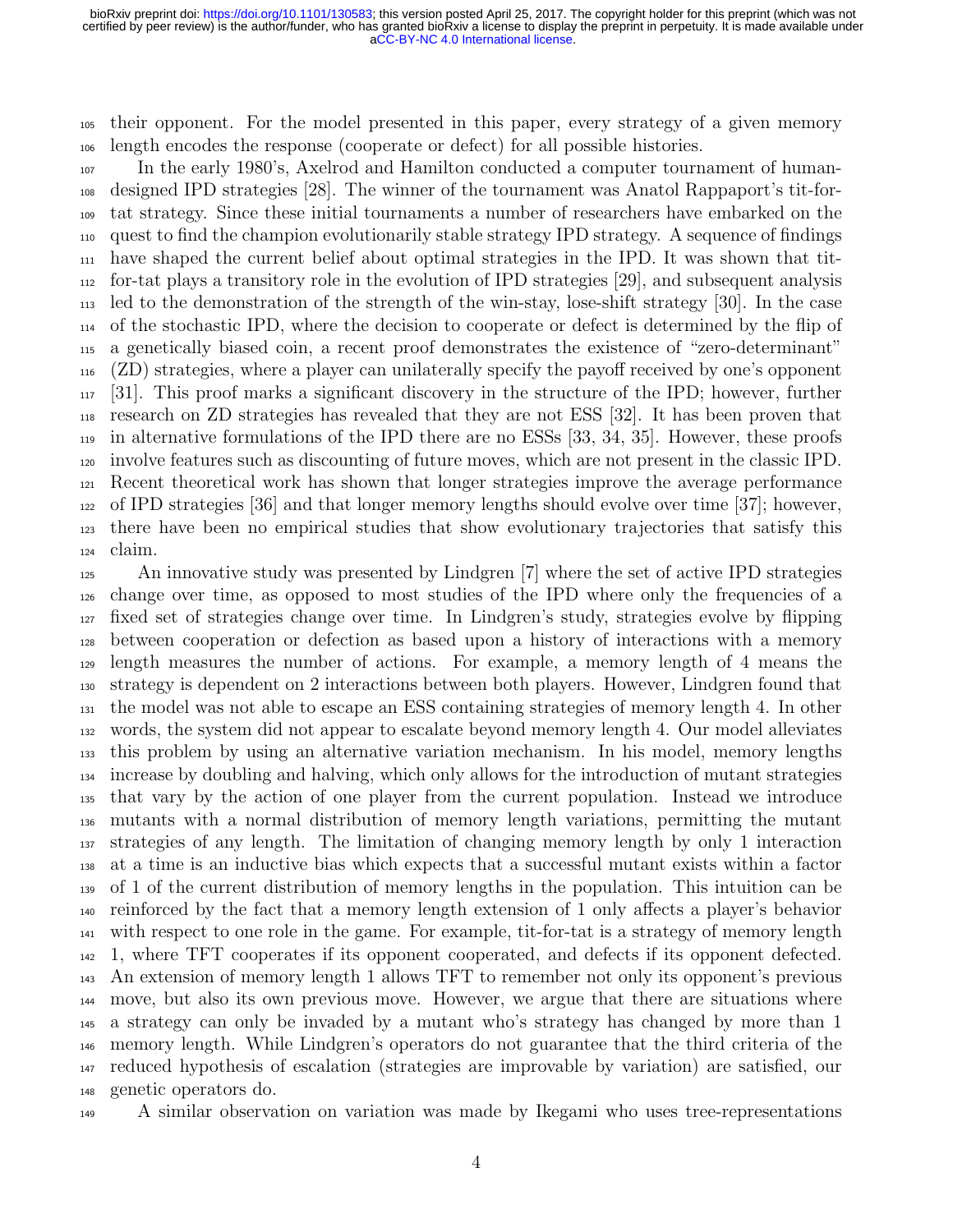of IPD strategies [38], where his populations exhibit escalation of memory length and di- versity. However, Ikegami's model is obscured by the use of a module-based evolutionary operator. This module-based operator, akin to symbiogenesis, provides a similar variable memory length extension to our normally-distributed extension/contraction operators. How- ever, genetic recombination is an evolutionary transition that is expected to have emerged long after populations began to escalate [39].

 It is well known that the size of a finite evolving population can have a significant impact on the fate of the population [40, 14, 15]. However, the relationship between the size of a population and its ability to support the escalation of strategy memory length remains unexplored. This is a particularly significant direction when considering the IPD with noise, which ensures that every element of a strategy has an fitness consequence. We present long- term simulation data that demonstrate a positive correlation between greater population size and the evolution of longer memory lengths, suggesting that increased population size can lead to enhanced evolution of strategic complexity.

### <sup>164</sup> 3. Model



Figure 1: Example of initial evolution.

1 <sup>166</sup> alternative genetic operators alleviates the mediocre stable-states previously observed. We 168 empirically demonstrate the escalation of complexity in the model. 167 both suggest that this model satisfies the criteria of the reduced hypothesis of escalation and <sup>165</sup> Our model is an extension of Lindgren's innovative model of the IPD [7], where the use of

# mem frequencies continuously to the continuously to the continuously to the continuously to the continuously to the continuously of the continuously to the continuously of the continuously to the continuously to the contin

0.35 <sup>171</sup> the game. We use a standard formulation of the Prisoner's Dilemma <sup>170</sup> The interactions between evolving strategies are specified by the replicator dynamics and

$$
P = \left( \begin{array}{cc} (3,3) & (0,5) \\ (5,0) & (1,1) \end{array} \right)
$$

Memory $\frac{1}{2}$  Memory $\frac{1}{2}$  Memory $\frac{1}{2}$  Memory $\frac{1}{2}$  Memory12 Memory11 Memory11 Memory11 Memory11 Memory11 Memory11 175 way of accomplishing this is by iterating for a finite number of rounds and accumulating the 176 total score for each player during each round. The IPD becomes interesting when strategies 173 this payoff matrix only specifies the score of a single round of the Prisoner's Dilemma. In 174 the Iterated Prisoner's Dilemma (IPD) multiple rounds are accounted for. The standard 61. <sup>172</sup> where the notation  $(p_1, p_2)$  indicates the scores of players 1 and 2, respectively. However, <sup>177</sup> have some memory and may change their behavior depending upon the outcomes of previous <sup>178</sup> rounds. This is generally accomplished by encoding lookup-tables within strategies. However,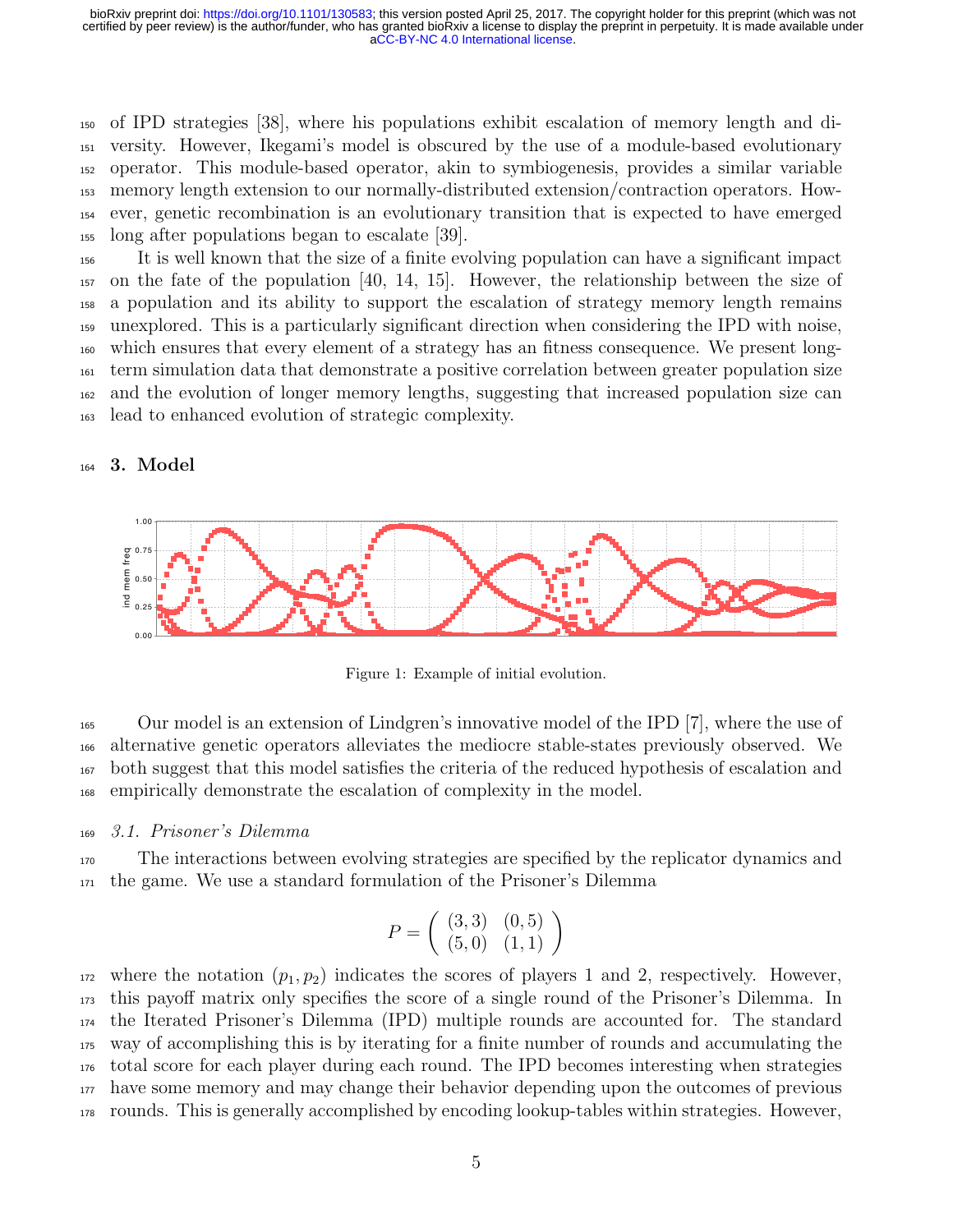<sub>179</sub> the accumulated score will be sensitive to the number of iterations performed. This will be particularly true as strategies rely on memories of more encounters.

 The stochastic Prisoner's Dilemma admits an alternative method of iteration to the pre- viously mentioned finite iteration technique [41]. Stochastic Prisoner's Dilemma strategies include a noise term, whereby with a certain probability strategies will take the opposite action. This means the game is a Markov chain. We can describe the game as follows

$$
\vec{H} = M \vec{H}
$$

185 where H is the vector of probabilities of each history and M is the transfer matrix. For two <sup>186</sup> strategies,  $s_1$  and  $s_2$ ,  $\vec{H}$  is always of length  $2^{max(|s_1|,|s_2|)}$ . The transfer matrix describes the probabilities of transitioning between histories given  $s_1$  competing against  $s_2$  with noise. H  $_{188}$  is called the stationary distribution of M, and represents the distribution of histories in the limit of an infinite number of rounds. We can recover the distribution of round outcomes (CC, CD, DC, and DD) by weighing all histories that end in each outcome by the corresponding 191 payoff values. This distribution of rounds allows us to compute the scores of  $s_1$  and  $s_2$ .

#### 3.2. Genetic Variation

 We employ the same genetic encoding as Lindgren. Strategies are represented as binary strings that encode the action to perform given a specific history. This is easily accomplished by using the observed history as an index into the genome, where the binary value stored at that position specifies the strategy's response. In the IPD with finite rounds, strategies generally also encode a sequence that specifies the "initial history" because this historical lookup mechanism only works when the genome encodes the responses for all historical sequences. A study of the effect of memory size on the finite-round IPD was presented in [42].

 The genetic operators first used by Lindgren [7] implement gene-doubling, gene-halving, and point mutation. Point mutation is familiar from genetic algorithms, where a single bit is flipped with some mutation probability. In gene-doubling, the entire bitstring is extended by a factor of 2 during duplication, because the index is based on the historical observations a doubling event on its own does not change the meaning of a genome. Gene halving is accomplished by randomly truncating the first or second half of the genome.

 We use variants of each of these genetic operators. Instead of point mutation, we use uniform mutation, where multiple bits may be flipped during a single reproductive event. To accomplish extension and contraction we draw a random number from a Gaussian dis- tribution, and the absolute value of the integer component is taken as the number of ex- tensions/contractions to perform. Both extension and contraction are accomplished in the same way as Lindgren's model, but extension/contraction may be more/less than a factor of 2. When performing genetic operations, first the mutant genome may or may not be extended/contracted, then it subsequently may or may not be subject to uniform mutation. Thus in a given reproductive event a mutant may have been extended/contracted as well as varied with uniform mutaiton. We now revisit a requirement of the hypothesis of escalation: "strategies are evolvable."

 Our genetic operators ensure that it is possible to reach a large number of strategies from any population distribution, while Lindgren's operators appear to only reach a limited range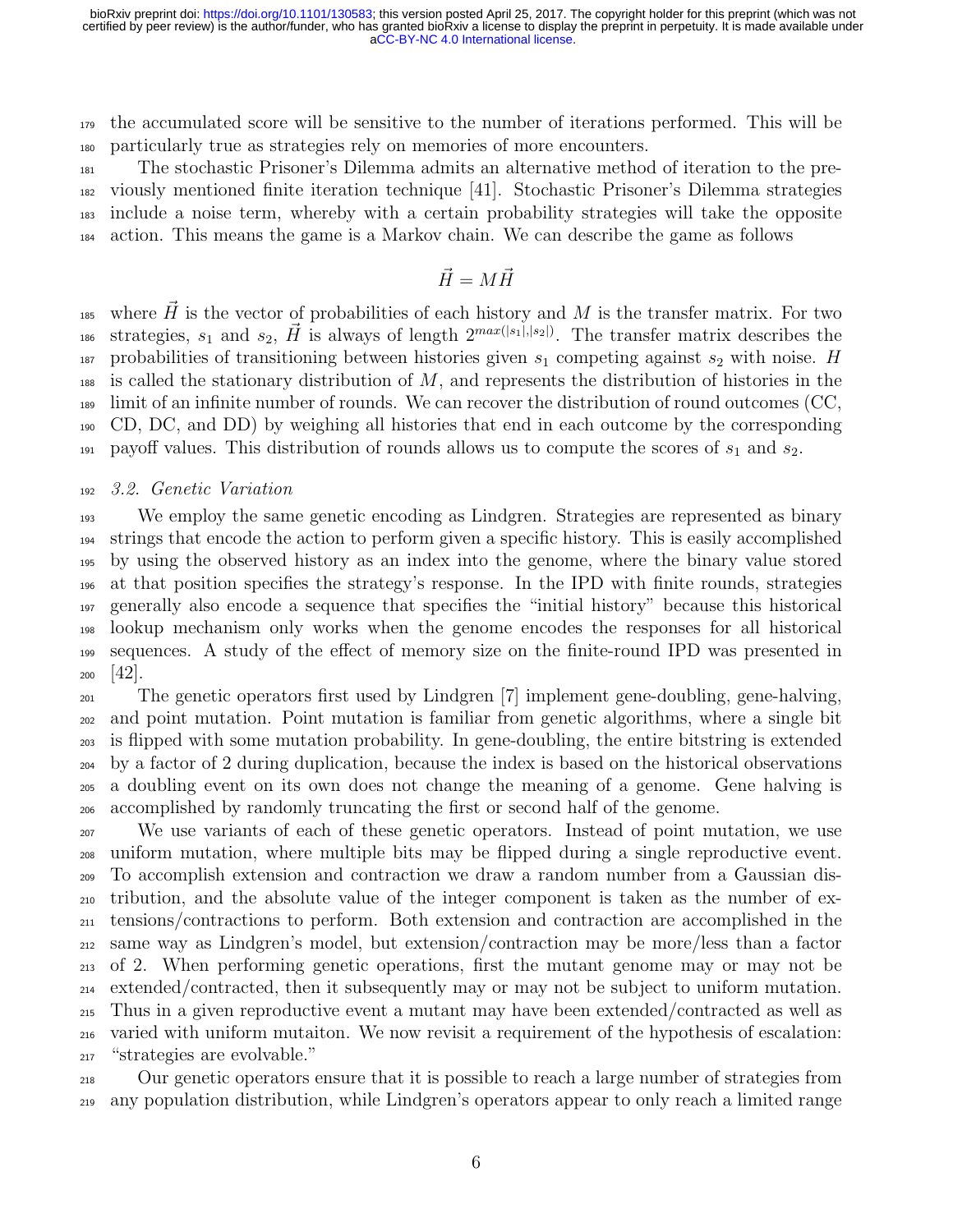of genotypes. Specifically, no mutant strategy will ever be larger than 1 memory length longer than the biggest genome in the population, or smaller by more than 1 memory length than the smallest genome in the population. However, we hypothesize that it may be necessary to invade with a strategy outside of that range, and our results suggest this is correct. There has been some work on the invasion by pairs of strategies [33, 34, 35], but there is still no known champion IPD strategy.

 While Lindgren utilized the continuous-time replicator dynamics and introduced mutants while time-stepping, we instead use the Moran process with mutation. The Moran process models evolutionary dynamics by iteratively replacing one individual at a time [43]. In the evolutionary computation literature the Moran process is sometimes called "steady-state" evolution [44]. The Moran process offers an intuitive way of introducing mutant strategies into the population. On the other hand, the best method of introduction of mutant strategies into a mean-field model is not immediately apparent. In Lindgren's model, each strategy has a probability of introducing a single mutated variant proportional to the frequency of the parent strategy.

### 4. Results

 Average diversity per population size over time. In this study we simulate the previously described model with the Moran process us- ing a range of population sizes. For all simulations the following 242 parameters are used:  $p_{extend}$  0.000001,  $p_{contract} = 0.000001$ , <sup>244</sup>  $p_{uniform} = 0.001$ , and  $T_{max}$  100, 000 generations. We have also restricted the maximum length of strategies to 12; however, we never observe this limit being reached. The cost of simulating infinite games increases exponentially with the maximum memory size of the competing strategies, which is a



Figure 2: Species diversity for population sizes 5,000, 10,000, and 20,000 averaged over 25 simulations.

strong motivation for prohibiting excessively long strategies.

 Just as in Lindgren's study [7], we observe similarities between all simulations (and Lind- gren's), especially during the initial generations as the system passes through meta-stable states. For example compare Figure 1 to Lindgren's Figure 1 [7], both of which exhibit the same patterns in the initial phase of their evolutionary trajectory. While much of Lindgren's discussion regarding the evolutionary timeline remains intact, our model provides an epilogue to Lindgren's allusion to open-ended evolution.

 The inclusion of noise in the IPD model admits evolutionarily stable strategies [45]. Both Lindgren's and our model do reach evolutionarily stable states under some conditions, and in Lindgren's model it is unclear whether all paths will lead to such an ESS. While Lindgren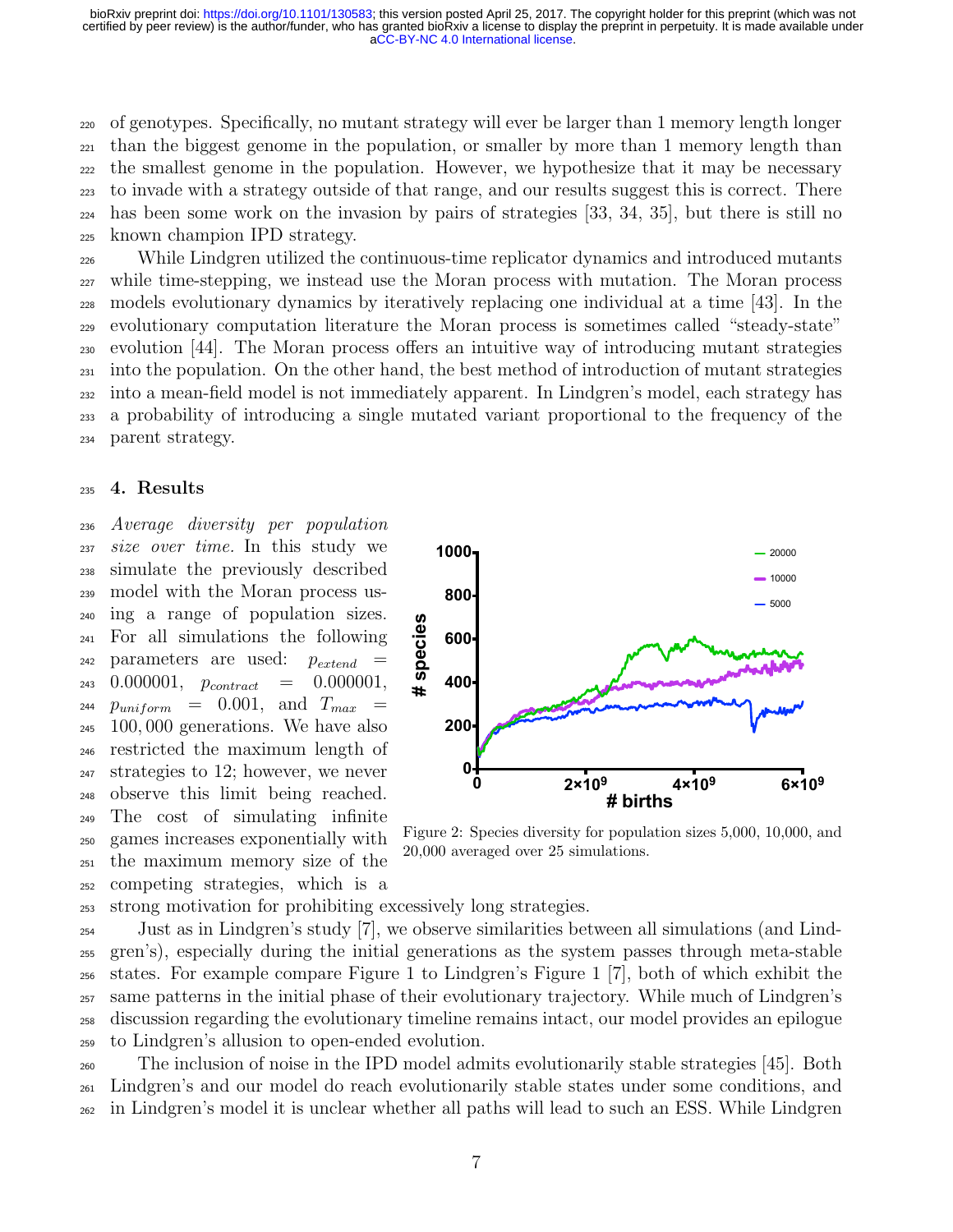found some evolutionary trajectories that did not get stuck in the same memory 4 ESS **10** that plagued many of his simulations, he did not demonstrate evolutionary trajectories that **9** exceeded memory length 4. Here we present simulation results for evolutionary trajectories that escalate beyond memory length 4.

<sup>267</sup> We conducted experiments using the Moran process with population sizes: 5,000 and <sup>268</sup> 10,000. 25 replicates were used for each population size. Although we were not able to sim-<sup>269</sup> ulate all population sizes for the full 100,000 generations, we present results where a number <sup>270</sup> of evolutionary trajectories pass the memory 4 meta-stable state. When comparing results  $\alpha$ <sub>271</sub> each timestep represents a generation, which is N breeding events, where N is the popu-<sup>272</sup> lation size. Therefore, when 2 simulations are compared with different population sizes, at <sub>272</sub> lation size. Therefore, when 2 simulations are compared with different population sizes, at<br><sub>273</sub> any given timestep each population will have experienced a different number of reproductive 274 events (i.e.  $N * t$ ). ed<br>| co<br>| 25<br>| pirths



Figure 3: Fraction of population composed of each memory length for Population size 5,000, 10,000, 20,000. Runs are averaged over 25 simulations.

 The smallest population size that we consider is 5,000 (Figure 3A). In this case a number of simulations are unable to escape the initial meta-stable states, and populations remain at <sub>277</sub> low memory lengths. However, some simulations do reach populations consisting of primarily memory length 7. We will revisit this observation for some of a larger population size. The number of species grows for the first 70,000 generations, then plateaus just below 300 species. However, even during this plateau of species diversity, some escalation can still be observed as strategies of memory length 7 are still on the rise at generation 100,000.

 Our results for population sizes 10,000 and 20,000 show the most escalation in memory length (Figures 3B-C). Results the population size of 20,000 show runs that are beginning to be dominated by memory length 8. These runs are the most escalated of all experiments we conducted. The average number of species is similar across the runs to the extent that the runs are completed. However, the correlation between the completion of runs and number of species is clear. Spikes in the number of species significantly slow simulation speeds. For this reason, we cannot make clear statements regarding the number of species supported by each population size.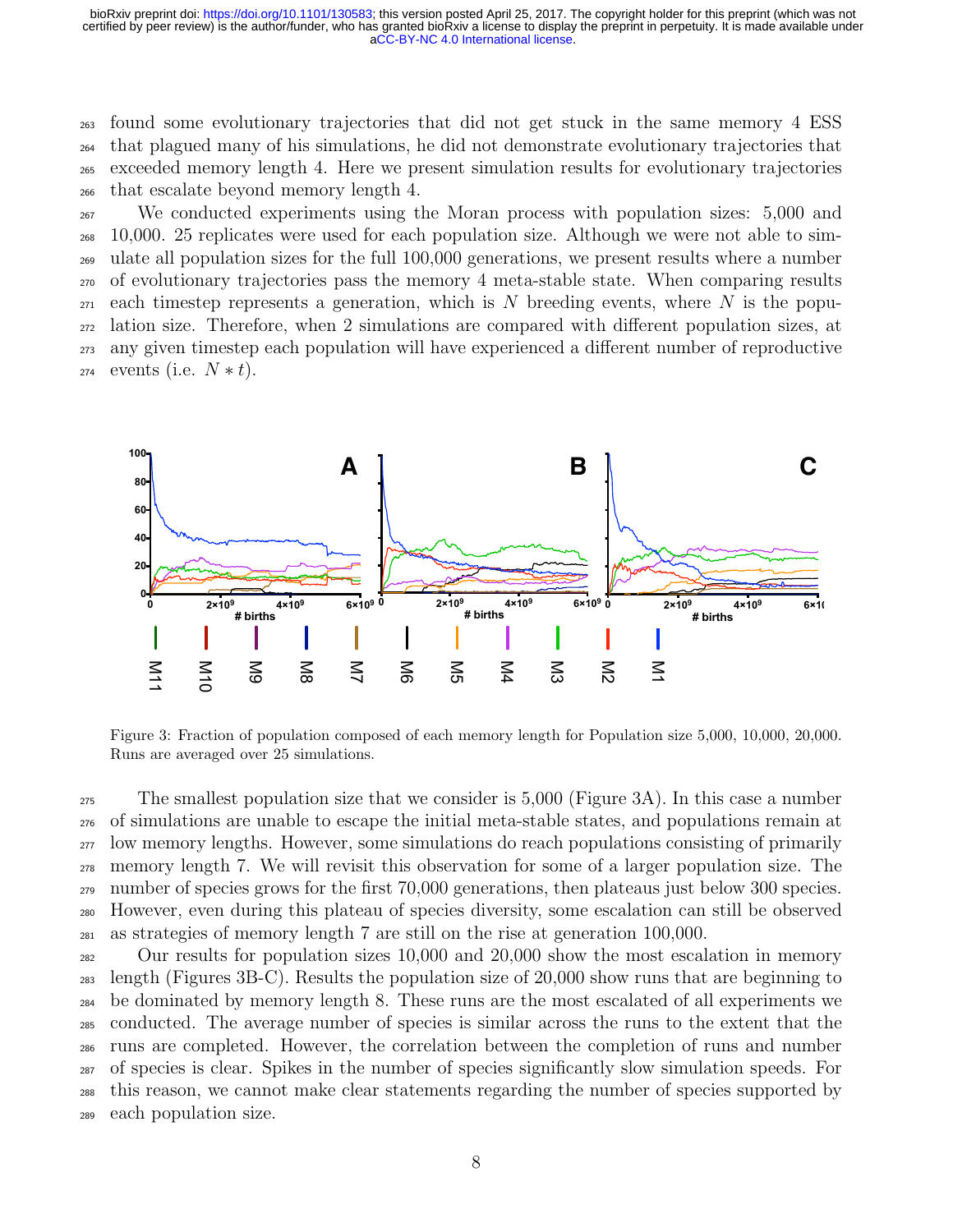By extending Lindgren's model with alternative genetic operators we have cleared the path to open-ended evolution in the IPD model. We explore the model using finite pop- ulation evolutionary dynamics, as opposed to Lindgren's use of continuous-time replicator dynamics. The model continues to exhibit similar evolutionary trajectories to those pre- sented by Lindgren, which suggests that it is not our use of the Moran process that leads to the escape from the memory 4 meta-stable states that appeared to limit Lindgren's original model. The computational cost of simulating large population sizes causes us to present partial results. While we see that larger population sizes are capable of supporting a larger number of species, larger population size does not eliminate the possibility of getting stuck in an evolutionary equilibrium. This leads to the suggestion that achieving greater escalation is not simply a matter of using a larger population size.

 Now let us consider a specific example trajectory from a population size 20,000 run. In  $_{302}$  Figure 4 we have a timeline showing the evolutionary history after  $2 * 10<sup>9</sup>$  birth events. Over the course of this evolutionary trajectory the population transitions to the previously observed limit of memory length 4 to memory length 6 and on to memory length 8. As we noted in Figure 2, the diversity of species increases significantly toward the end of population making analysis of individual strategies challenging. To this end we perform a species knockout analysis at multiple points within the evolutionary trajectory.



Figure 4: Fraction of population composed of each memory length for an example run with population size of 20,000. Annotated vertical lines indicate populations where specie knockout analyses are performed.

 Species knockout analysis. An analysis of population stability was performed via species knockout, where a given strategy is eliminated from the population. The population is rebalanced by uniformly allocating the previously occupied fraction of the population to the remaining strategies. After performing the knockout, the simulation is evaluated for  $4 \times 10^5$  birth events, then the distribution of memory lengths are investigated. For each timepoint a species knockout is performed with respect to each strategy in the population. The timepoints of knockouts are denoted in Figure 4.

 Knockout A is performed at the transition from memory length 4 to 6. Memory length 4 is the level where Lindgren found a tendency for populations to stabilize [7]. The knockout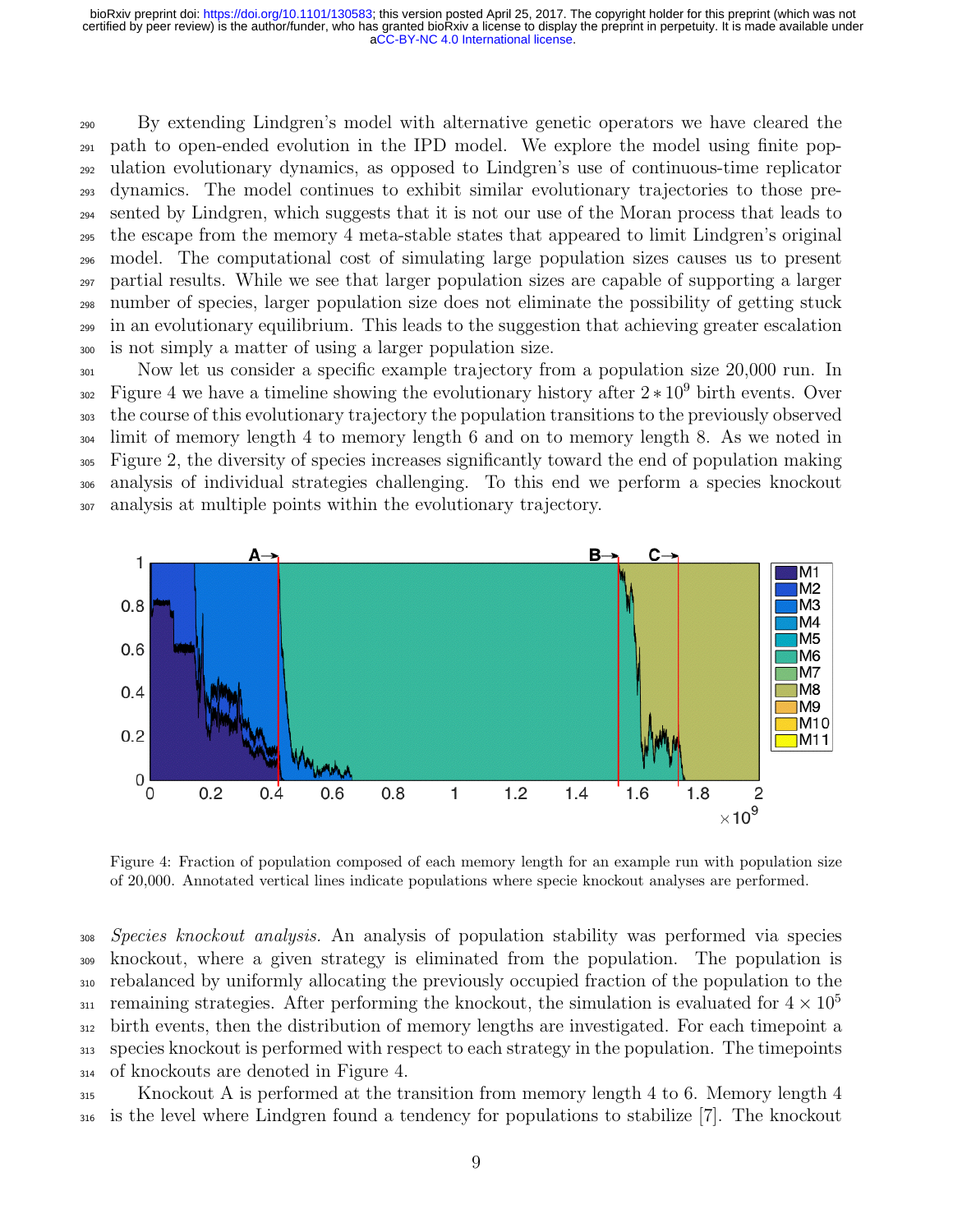317 is performed at the first generation where memory length 6 strategies appear. Of the 17 species knockouts performed, 2 knockouts lead to a collapse of escalation, while the remaining knockouts continue to support memory length 6 strategies.

 Knockout B is performed at the first timepoint where there are more than 50 individuals with memory length 8 strategies. It was necessary to choose such a timepoint because muta- tions ephemerally introduce strategies of memory length 8 that are not capable of triggering a transition to memory length 8. Nevertheless, for all 41 knockouts the populations revert to memory length 6. This suggests that the fitness of strategies are highly interdependent during this particular transition to greater complexity, which motivates us to consider a knockout after the transition from memory length 6 to 8 has progressed further.

 Knockout C is performed when the majority of the population is occupied by memory  $\frac{328}{228}$  length 8 strategies (approx 30% to 70%). Here we find that all 157 knockouts maintain pop- ulations with memory length 8 strategies. This suggests that the interdependence observed in knockout B has stabilized, and the population has become more robust to the distribution of strategies that it contains.

 These three knockout studies highlight a key point. Knockout A is performed immediately following the transition from memory length 4 to 6 and still many knockout populations are capable of escalating to greater memory lengths. Knockout B is performed close to the transition from memory length 6 to 8 and none of the knockout populations escalate to greater memory lengths. Finally, knockout C is performed much later in the transition from memory length 6 to 8 and all knockout populations continue to escalate to greater memory length. While it is possible that longer evaluation of knockout populations may lead to observations of eventual escalation to greater memory length, in this example the point remains that that escalation of greater complexity is more vulnerable to destabilizing knockouts.

### 5. Conclusion

<sup>342</sup> The study of coevolutionary arms races has had a challenging history plagued with prema- ture mediocre stabilization [12] and other coevolutionary pathologies [16]. These pathologies were previously related to observations of limited escalation of complexity in simple evolu- tionary models of cooperative games [7]. In our study we have drawn inspiration from the macroevolutionary theory of the escalation of coevolutionary interactions [22] to show that previous observations of limited evolution in the Iterated Prisoner's Dilemma with noise [7] were due to a lack of evolvability. By conducting long-term evolutionary simulations we have shown that an improved model can lead to continued escalation of strategic complex- ity. We have also shown that strategies escalate in complexity faster in larger populations. Coevolutionary simulation can drive the escalation of complexity and that escalation can be amplified in larger population sizes. Furthermore, the escalation of complexity can be sen- sitive to species knockouts during transition periods. Thus, the stabilization of species and maintenance of large population sizes are viable mechanisms to supporting the escalation of strategic complexity.

### 6. Acknowledgements

 We thank Sevan Ficici and Anthony Bucci for insightful discussions, and Kristian Lind-gren for sharing his code.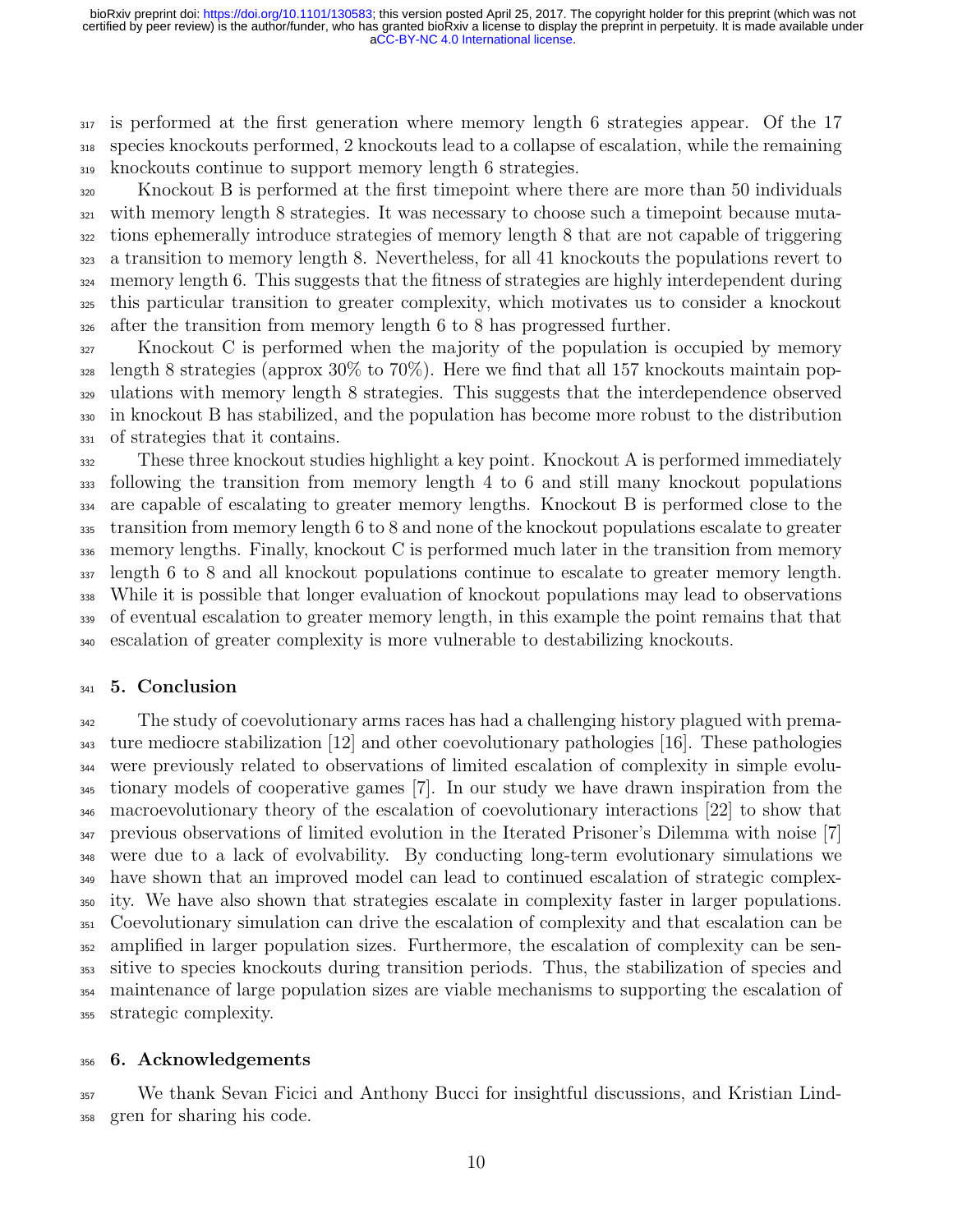- [1] T. Taylor, M. Bedau, A. Channon, D. Ackley, W. Banzhaf, Open-Ended Evolution: Perspectives from the OEE1 Workshop in York, Artificial Life (2016).
- [2] Y. Yokobayashi, Directed evolution of a genetic circuit, Proceedings of the National Academy of Sciences 99 (2002) 16587–16591.
- [3] E. Boder, K. Midelfort, K. Wittrup, Directed evolution of antibody fragments with monovalent femtomolar antigen-binding affinity, Proceedings of the National Academy of Sciences 97 (2000) 10701–10705.
- [4] H. Lipson, J. B. Pollack, Automatic design and manufacture of robotic lifeforms, Nature  $(2000)$   $974-978$ .
- [5] J. Koza, Genetic programming: on the programming of computers by means of natural selection, 1992.
- [6] R. Lenski, M. Rose, S. Simpson, S. Tadler, Long-term experimental evolution in Es- cherichia coli. I. Adaptation and divergence during 2,000 generations, American Natu-ralist (1991).
- [7] K. Lindgren, Evolutionary phenomena in simple dynamics, in: Artificial Life II, pp. 295–312.
- [8] S. Gould, N. Eldredge, Punctuated equilibria: an alternative to phyletic gradualism, in: Models in paleobiology, 1972, pp. 82–115.
- [9] P. Ehrlich, P. Raven, Butterflies and plants: a study in coevolution, Evolution 18 (1964) 586–608.
- [10] O. Pellmyr, J. N. Thompson, J. M. Brown, R. G. Harrison, Evolution of pollination and mutualism in the yucca moth lineage, The American Naturalist 148 (1996) 827–847.
- [11] D. Cliff, G. F. Miller, Co-Evolution of Pursuit and Evasion II: Simulation Methods and Results, ????
- [12] S. G. Ficici, J. B. Pollack, Challenges in coevolutionary learning: Arms-race dynamics, open-endedness, and mediocre stable states, in: Proceedings of the sixth international conference on Artificial life, pp. 238–247.
- [13] D. B. Fogel, G. B. Fogel, P. C. Andrews, On the instability of evolutionary stable strategies, Biosystems 44 (1997) 135–152.
- [14] S. Ficici, J. Pollack, Effects of finite populations on evolutionary stable strategies, in: Proceedings of the Genetic and Evolutionary Computation Conference.
- [15] M. Nowak, A. Sasaki, C. Taylor, D. Fudenberg, Emergence of cooperation and evolu-tionary stability in finite populations, Nature 428 (2004) 646–650.
- [16] R. Watson, J. Pollack, Coevolutionary dynamics in a minimal substrate, in: Proceedings of the Genetic and Evolutionary Computation Conference, GECCO-01, pp. 702–709.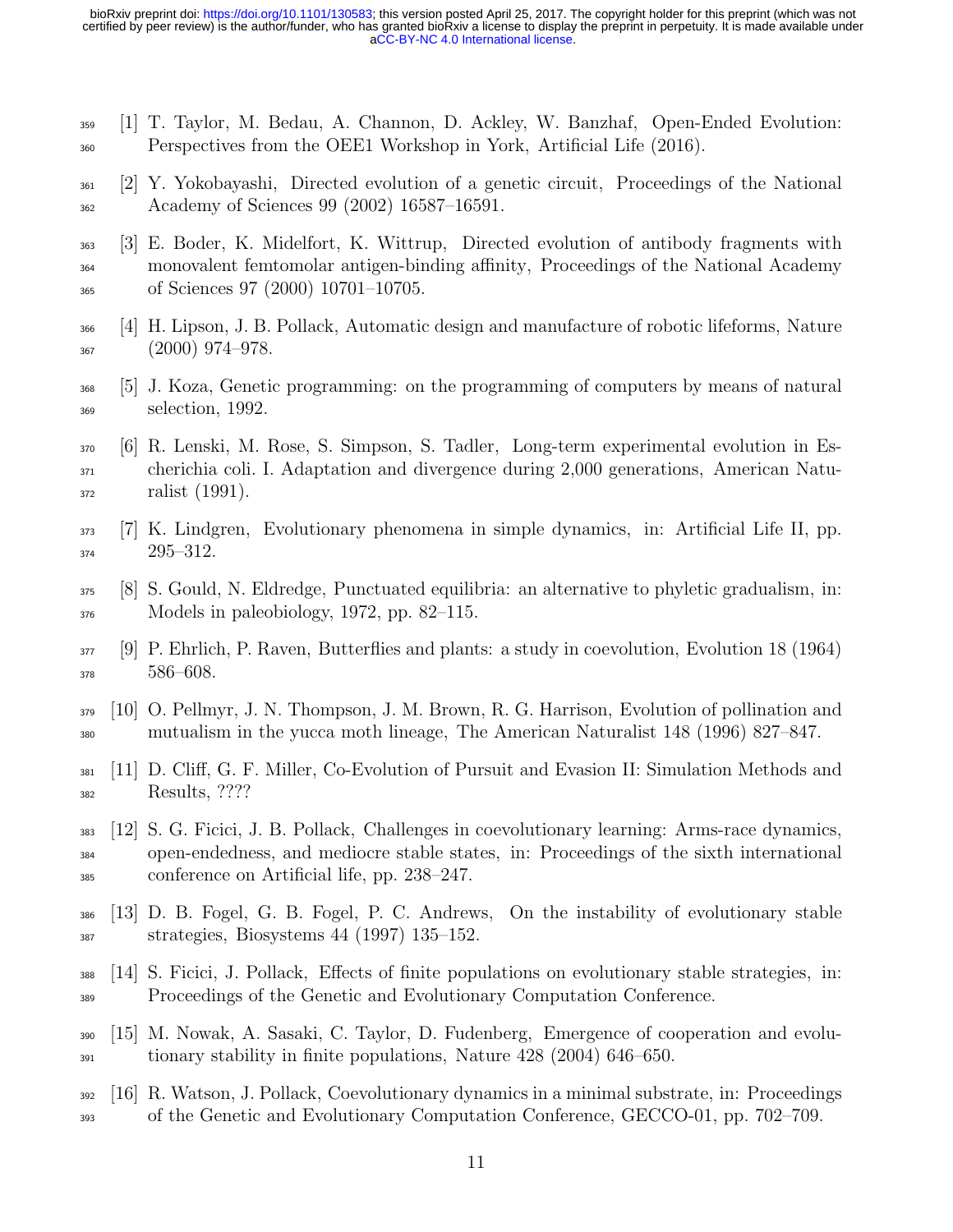- [17] S. G. Ficici, Solution concepts in coevolutionary algorithms, Ph.D. thesis, Brandeis University, 2004.
- [18] A. Bucci, J. B. Pollack, A mathematical framework for the study of coevolution., in: FOGA, volume 7, pp. 221–235.
- [19] L. van Valen, A new evolutionary law, Evolutionary Theory 1 (1973) 1–30.
- [20] S. Nee, Birth-death models in macroevolution, Annu. Rev. Ecol. Evol. Syst. 37 (2006)  $1-17.$
- [21] G. Vermeij, The evolutionary interaction among species: selection, escalation, and coevolution, Annual Review of Ecology and Systematics 25 (1994) 219–236.
- [22] G. J. Vermeij, Evolution and escalation: an ecological history of life, 1987.
- [23] R. Dawkins, J. Krebs, Arms races between and within species, Proceedings of the Royal Society of London. Series B. Biological Sciences 205 (1979) 489–511.
- [24] K. I. S. Harrington, Escalation of Coevolutionary Arms Races, Ph.D. thesis, Brandeis University, 2014.
- [25] J. Madin, J. Alroy, M. Aberhan, F. F¨ursich, Statistical independence of escalatory ecological trends in Phanerozoic marine invertebrates, Science 312 (2006) 897–900.
- [26] D. Jablonski, Biotic interactions and macroevolution: extensions and mismatches across scales and levels, Evolution 62 (2008) 715–739.
- [27] G. Vermeij, Escalation and its role in Jurassic biotic history, Palaeogeography, Palaeo-climatology, Palaeoecology 263 (2008) 3–8.
- [28] R. Axelrod, W. Hamilton, The evolution of cooperation, Science 211 (1981) 1390.
- [29] M. Nowak, K. Sigmund, Tit for tat in heterogeneous populations, Nature 355 (1992) 250–253.
- [30] M. Nowak, K. Sigmund, A strategy of win-stay, lose-shift that outperforms tit-for-tat in the Prisoner's Dilemma game, Nature 364 (1993) 56–58.
- [31] W. Press, F. Dyson, Iterated Prisoner's Dilemma contains strategies that dominate any evolutionary opponent, Proceedings of the National Academy of Sciences 109 (2012)  $10409 - 10413$ .
- [32] C. Adami, A. Hintze, Winning isn't everything: Evolutionary stability of Zero Deter-minant strategies, Nature Communications 4 (2012) 1038.
- [33] R. Boyd, J. Lorberbaum, No pure strategy is evolutionarily stable in the repeated Prisoner's Dilemma game, Nature 327 (1987) 58–59.
- [34] J. Lorberbaum, No strategy is evolutionarily stable in the repeated prisoner's dilemma, Journal of Theoretical Biology 168 (1994) 117–130.